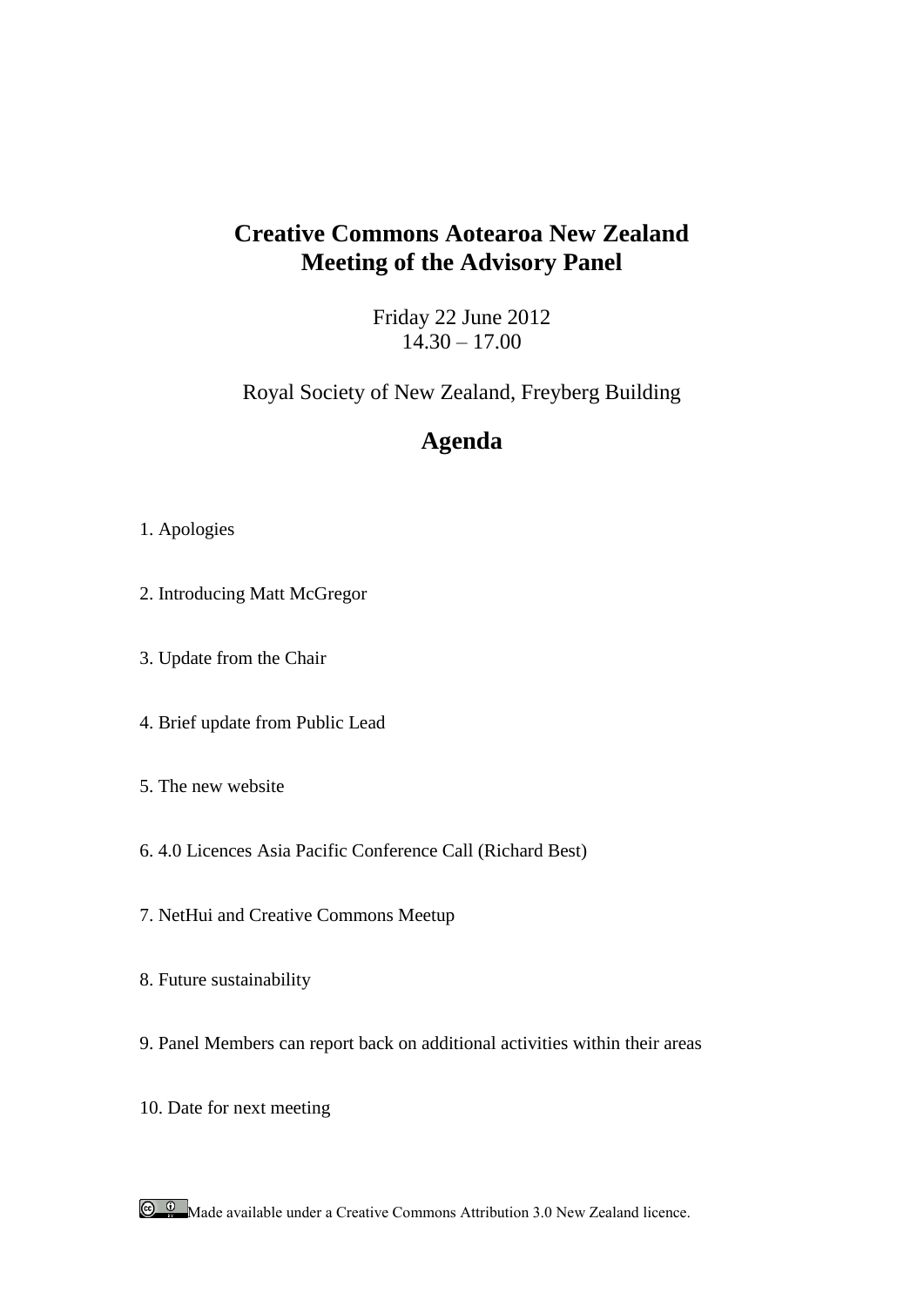# **Update on CCANZ Public Lead Activities, March 2012 – June 2012.**

## **Web Resources**

## *Jurisdiction website move*

I've been populating the new website, in preparation for its launch. The CC community wants the site to be a hub for CC discussion. To this end, I plan to separate the 'news' and 'blog' areas of the site, and organise 'guest posts' for the latter.

## *Social Media*

Our presence on Twitter continues to grow. We now have over 1000 followers.

## *Case Studies*

I've interviewed local artist Bronwyn Holloway-Smith, and written an article about her use of CC, which I will upload to the new website. I've been in touch with Sarah Stewart for a 'mini' profile on the website. I've also conducted a phone interview with Mark Osbourne from Albany Senior High School. I'll also be tracking down the winners of last year's 'Mix & Mash.'

Emily Marden from Charities Commission has developed an email list of users of their CC data. She has said CCANZ can add a few lines to their next quarterly email.

## **Other Resources**

# *Guide to Creative Commons Policies in Schools*

After meeting with Edwin Bruce, I've started drafting a guide to CC and OER policies for interested teachers. Ideally, this would help teachers make the case for CC policies in their schools.

# *Guide to Creative Commons for Artists*

I've begun drafting this, to centralize some of the arguments for cultural workers using CC.

# *Brochures*

I've sent brochures to Samuel Marsden, Saint Peter's and Epsom Girls; I'll continue to offer these resources to teachers across several email lists.

# **Affiliate Network Partnerships**

# *HQ*

December 2012 is the  $10<sup>th</sup>$  anniversary of Creative Commons. CC HQ is looking to plan international competitions, which CCANZ would help to organize and promote. I've given my support for several ideas, including a CC-wide multi-lingual video, an international CC resource-hub and an 'infographics' competition.

# **Engaging the community**

# *Creative Commons Meetups*

**C Q Made available under a Creative Commons Attribution 3.0 New Zealand licence.**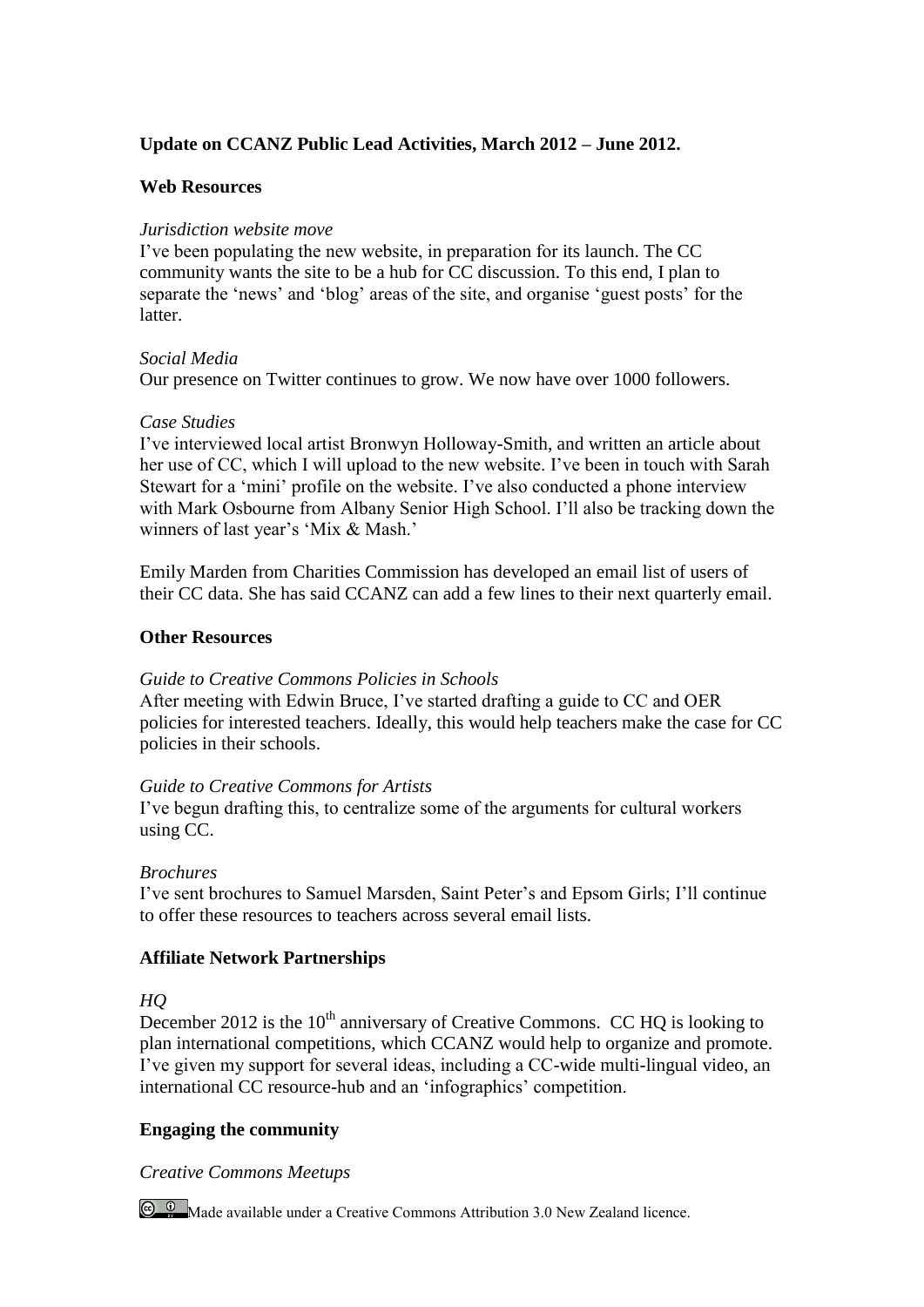Tentative plans exist to hold a series of meet-ups (or 'salons') across the country to mark CC's 10<sup>th</sup> anniversary.

## **Mix and Mash 2012**

Mix & Mash is not happening in the same form in 2012, though I'm working with DigitalNZ to organize a small event, planned for Term 1, 2013, with the working title 'The New Storytelling.' This would specifically target high school English and Media Studies classes. DigitalNZ suggested framing this in terms of 'science writing,' to get wider support (including from RSNZ).

## **Media**

## *Interface*

Partnering with the Ministry of Education, an A3 Creative Commons poster will be placed in the August 2012 *Interface* magazine, which has a print run of 12 000.

## *Education Gazette*

I'll be writing a short article for the 'School Support' supplement in the August issue of *Education Gazette* on the use of Creative Commons in schools.

# **Workshops, Presentations and Conferences**

## *Govis*

I gave a 'lightning talk' at the recent GOVIS panel, updating the group on CCANZ's activities and the progress of CC 4.0.

## *'Creative University' Conference, Waikato University*

I've been invited by Professor Michael Peters to present at an education conference in August. The proceedings may be published overseas. This will be a good opportunity to push CC and OER in the humanities. Michael is very well known in education studies, and will be a useful contact for CCANZ.

## *ConferenceNZ*

I've been invited to present at a 'Protecting Intellectual Property' panel in September, alongside the Chief Executive of InternetNZ.

## *Open Research Forum*

I'll be attending the Open Research Forum at Victoria University in early July.

# *Nethui*

Promotional materials have been circulated and information packets are being arranged. Speakers include several members of the panel.

# *CC for New Zealand Schools*

I'm currently organizing new workshops with Ian Munro for New Zealand schools. At present, I am speaking to the ICT cluster from the Marlborough region on August  $2<sup>nd</sup> / 3<sup>rd</sup>$ .

I'm speaking to several groups of Paraparaumu College students on June 27.

**C C Made available under a Creative Commons Attribution 3.0 New Zealand licence.**